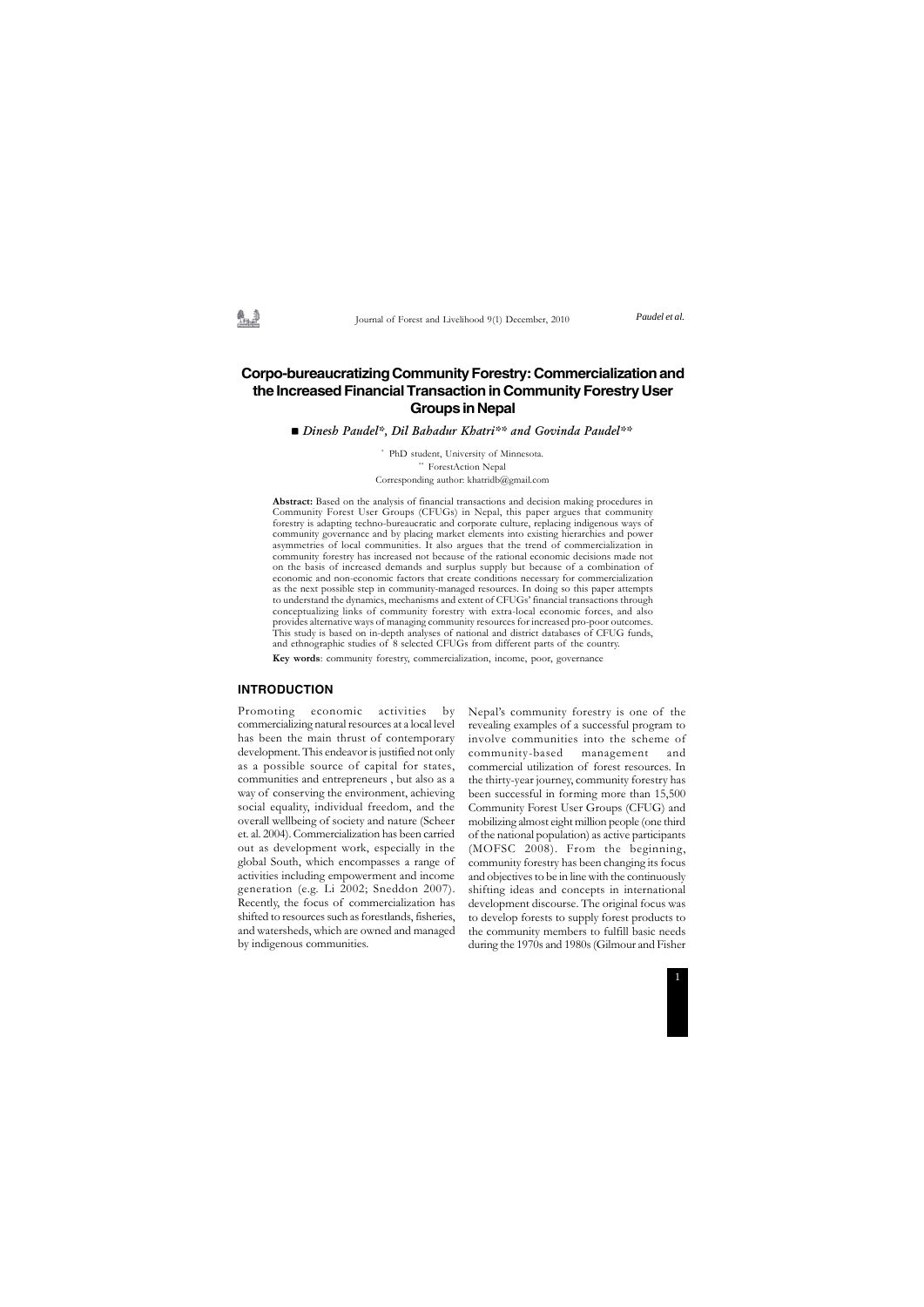

# 魯達

Journal of Forest and Livelihood 9(1) December, 2010

1991). During the 1990s, the priority shifted to develop institutionally robust community groups and economically productive forests for the maximization of economic benefits (Hobbley 1996). In recent years there has been a shift towards commercialization of forest products to generate increased financial benefits. With interventions towards commercialization, some CFUGs have increased their financial transactions and size of their fund tremendously over the last ten years. Such increased financial transaction at the local level however, has not generated any substantial pro-poor outcome, and the inequality in distributing resources has been further exacerbated (Pandit et al. 2008).

This paper attempts to understand the dynamics, mechanisms and extent of CFUGs' financial transactions through conceptualizing links of community forestry with extra-local economic forces, and also provides alternative ways of managing community resources for increased pro-poor outcomes. In doing so, we have examined sources of income, distribution of expenditure, and dynamics in decisionmaking while formulating investment policies of the CFUGs. This paper argues that community forestry is adapting to technobureaucratic and corporate culture and replacing indigenous ways of community governance by placing market elements into existing hierarchies and power asymmetries of local communities

. It also claims that the trend of commercialization in community forestry has increased not because of the rational economic decisions made, on the basis of increased demands and supply, but because of a combination of economic and non-economic factors that create conditions necessary for commercialization as the possible next step in community-managed resources. This study is based on analyses of national databases of CFUG funds, and ethnographic studies of eight CFUGs from eight different districts of the country.

The article is organized into six sections including this one. The second section highlights some of the major shifts in Nepal's community forestry which have encouraged commercialisation in CFUGs. The third section provides an analysis of sources of income of CFUGs at various levels. The fourth section analysis the distribution of expenditures of CFUGs' funds. The fifth section discusses the dynamics of financial transactions and the issue of equity. At the final section, we offer our conclusions.

### **TOWARDS COMMERCILIZATION**

Community forestry in Nepal has gone through a number of shifts at conceptual, methodological, and operational levels over the last three decades. These shifts are congruent with the changes in economic, political, and environmental aspects of Nepal and with changes in global developmental paradigms. As a result, community forestry has been recognized as a major programme in endeavors of economic growth, democratic processes, and rural transformation. These transformations have moved community forestry from a local/ indigenous program to fulfilling the larger interests of market development and environmental governance, such as the payment for environmental services (Matta and Kerr 2006; Pokharel et al. 2009). Due to the enormous efforts made by local communities the condition of community forests has improved significantly, resulting in the stocking of valuable forest resources, including timber and non-timber forest products (Iversen et al. 2006). This has created tremendous opportunities for commercialization. Likewise, conceptual and operational changes in community forestry have vastly transformed the community dynamics at a local level, in terms of group collectivity, decision-making, and generating financial resources and its mobilization. Specifically, the amount and sources of income have increased enormously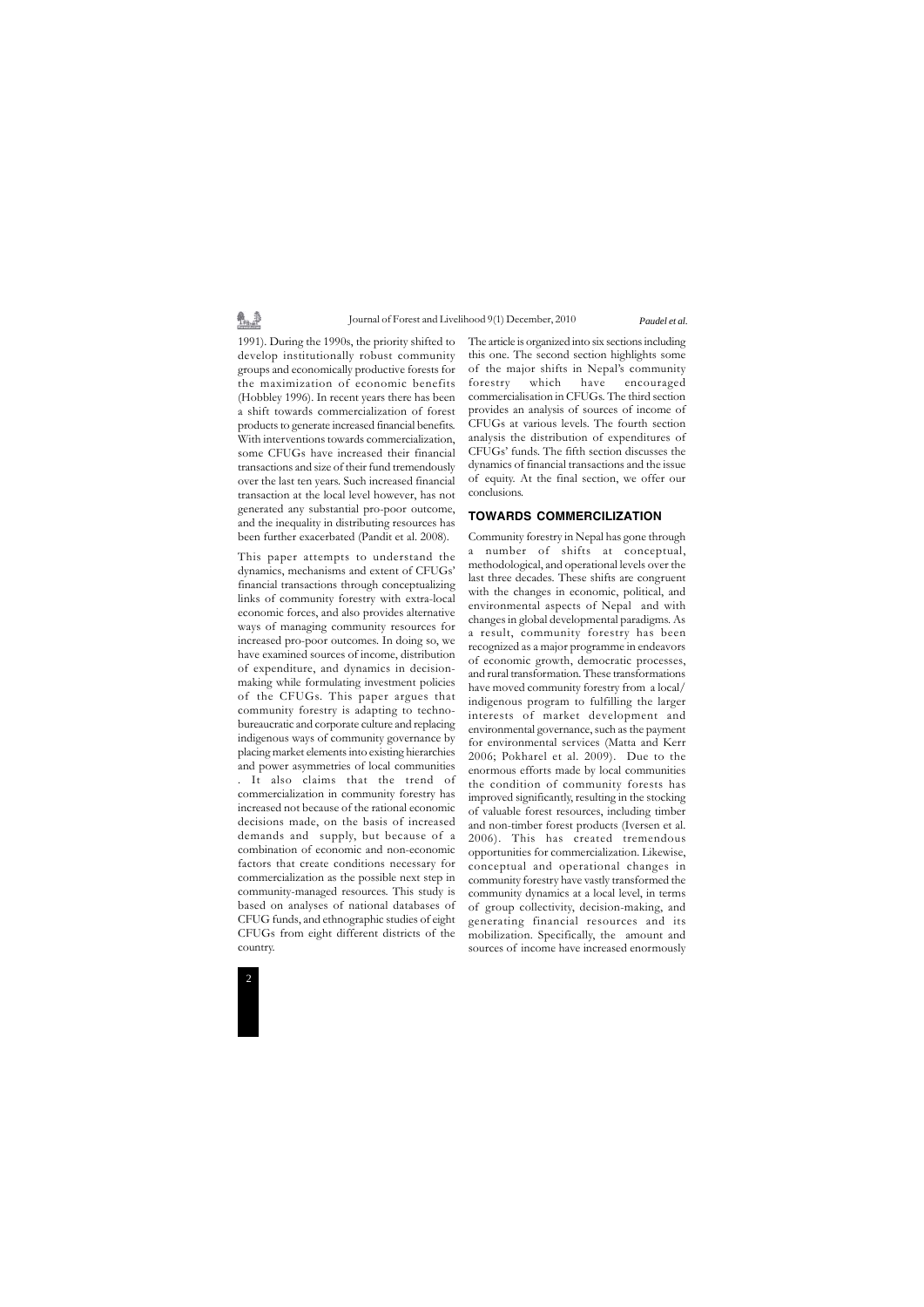(Acharya 2002), and the distribution of expenditure has diversified across various areas of investment, ranging from local development activities to national socio-political events.

Thus, community forestry has shifted its main focus from securing subsistence requirements of communities towards maximization of profits by satisfying demands of the market (Pokharel et al. 2006). In recent years, there has been a growing trend of involvement of CFUGs in commercial activities. Such a shift is gradually demanding the CFUGs to act as an entrepreneurial institution in managing community forests and implementing various development activities (Acharaya 2003; Pokharel et al. 2009). Likewise, community forestry has shifted its focus to various social and political agendas, such as good governance, poverty reduction, democratic practices, and representation; in addition to environmental protection which was the main thrust when it was first introduced. This change has affected not only on how communities operate in everyday practices, but also on their internal dynamics for the allocation of resources and setting of priorities. Traditional power structures have changed, and as a result, a new set of actors have emerged. Simultaneously, community forestry has moved away from indigenous collaborative and informal practices and are adopting formal standards, rules and regulations. This shift has introduced a new set of institutional mechanisms and bureaucratic systems to manage diverses CFUGs activities. These changes have led to systematic management of financial resources in some cases and corruption and mismanagement in others.

In addition, community forestry started on the premise of locally contained (and also isolated from the radar of the state) community practices. However, in recent year's community groups have been thriving in collaboration and partnership with external institutions such as Non Govermental Organisations (NGOs), the private sector, academics and political forces (Chapagain and Banjade 2009). This extended connectivity has increased the role and stake of outside institutions in the planning and implementation of CFUG related activities. Therefore, the community forestry is no longer a local system of forest management; rather it is an interface between local communities and external actors. Such an interface has generated various economic opportunities in a broader sense, but at the same time locally specific issues and concerns of marginalized groups have been undermined.

Finally, the meaning of forest management in community forestry has changed dramatically over the last ten years (Pokharel et al. 2007). The market is increasingly playing a bigger role in deciding which forest types are worth growing. Nevertheless, the scope of forests has gone beyond the production of consumable products because of the introduction of environmental services as commodities for the market. This has generated new possibilities and at the same time demanded stronger institutional arrangements and financial management.

The above changes had a direct influence on the financial growth, transactions and management of CFUGs. Nevertheless, community forestry has already encountered different issues, such as equity and democratic governance (Rai Paudyal 2008; Thomas 2008). Commercialization has mostly benefited local elite members, government officials and contractors (Iversen et al. 2006 Yadav et al. 2008), marginalizing the poor people. Therefore, careful assessment of CFUGs' financial situation has become one of the urgent tasks for conceptualizing an alternative approach to CFUG's financial decisions.

# **SOURCES AND STATUS OF INCOME IN CFUGs**

Along with the success in conservation and management of the forest, CFUGs have also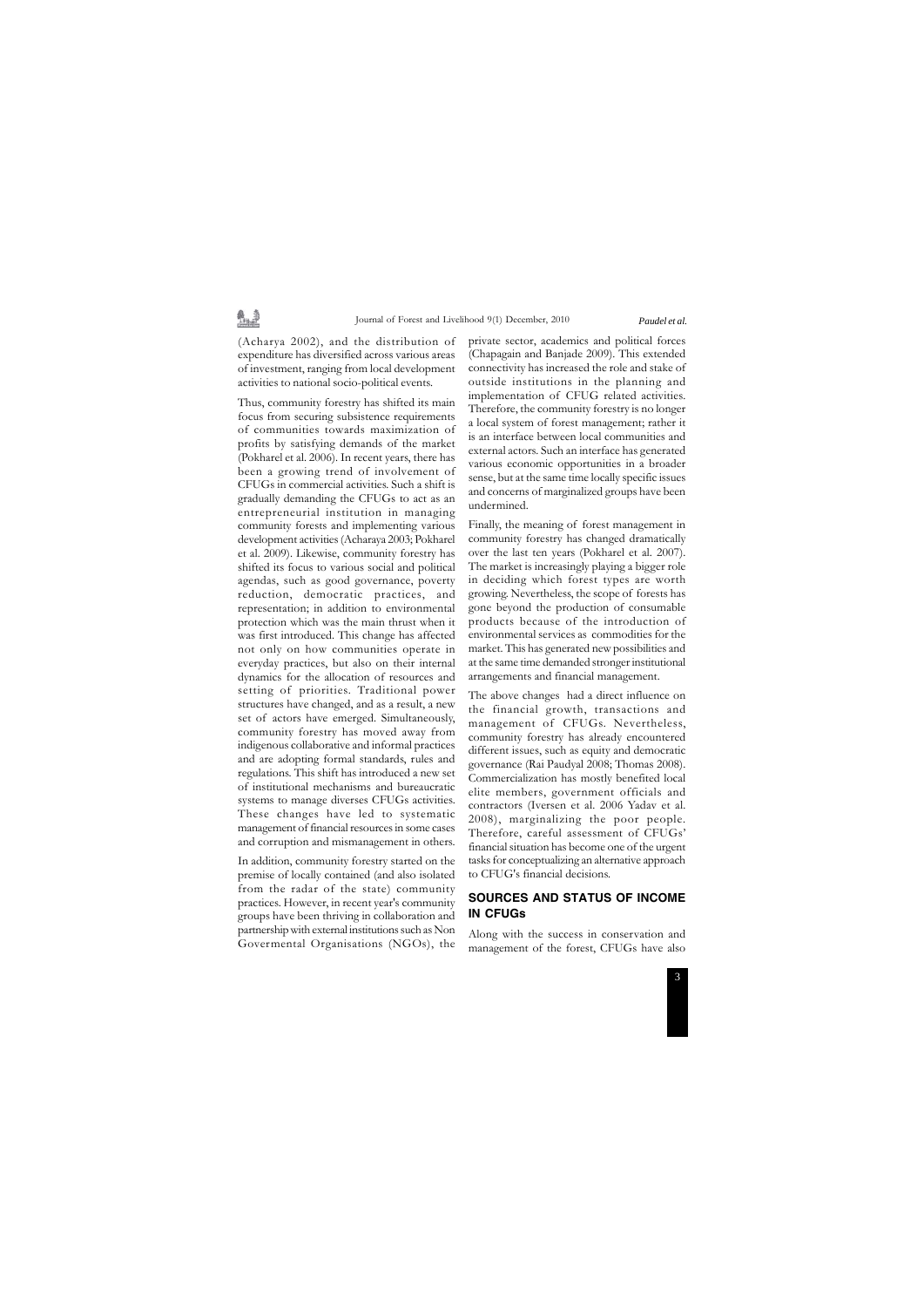

diversified their sources of income over the last ten years mainly through commercialization. Though the main source of the CFUGs is distribution and the sale of forest products within and outside the group, they have been generating income from other internal (membership fees, fines, interest on loan etc.) and external (donation, grant, prize, visitor fee etc.) sources. The miscellaneous sources of income are vague and difficult to define, but they do make up a significant amount in some cases. This section examines sources of CFUGs' income and their distribution from national database and samples of Hill (NTFP rich) and Terai (timber rich) districts, and indepth ethnographic analysis of selected casestudies CFUGs.

鲁桑

### **CFUGs' Sources of Income at National Level (all districts)**

The income of CFUGs has been found to be tremendously different in the different geographical locations (higher income in the Terai and lower in the mid-hill). A number of factors influence such income variations. These include access to infrastructure, abundance of timber and NTFPs, connection to contractors, leadership of entrepreneurs in CFUGs, increased project's and NGOs' support, and the availability of local markets. Not all CFUGs have commercialized the forest but commercial mechanisms have been introduced or adapted in distributing forest products internally in many of them. Internal biding, cash deposition before collecting forest products, price for certain quota of forest products and fines are very common income sources across the country. In this way, the major income of CFUGs that are not involved in commercial sales also comes from the royalty-based distribution of forest products among CFUG members.



The sale of forest products comprises 83% of the total income, which includes funds from internal distribution and from sale in the market. Although the income from the sale of forest products highly outweighs other sources of revenue at a national level, this is less so in the mid-hills and in CFUGs with less forest area. Similarly, the grants and direct financial support from donor organizations, NGOs and the government accounts for less than 1% of the total income. Likewise, the financial punishment to defaulters has gone up, however the power dynamics within CFUGs play a significant role in this process. Lastly, the miscellaneous sources are always hard to disintegrate into details. Most CFUGs have kept their detailed records, but the national recording system is not compatible to record CFUGs' diversified sources of income.

# **Sources of Income in Hills and Terai**

The commercial distribution of forest products is found to be the main source of income in both Terai and the Hills. However, the ratio of income from forest products is much higher in the Terai compared to the Hills. For example, 93% of the total income of CFUGs in FY 2008/09 (Rs 76.3m) was from the sale of Sal timber to the contractors in the Udayapur district, which is one of the leading timber

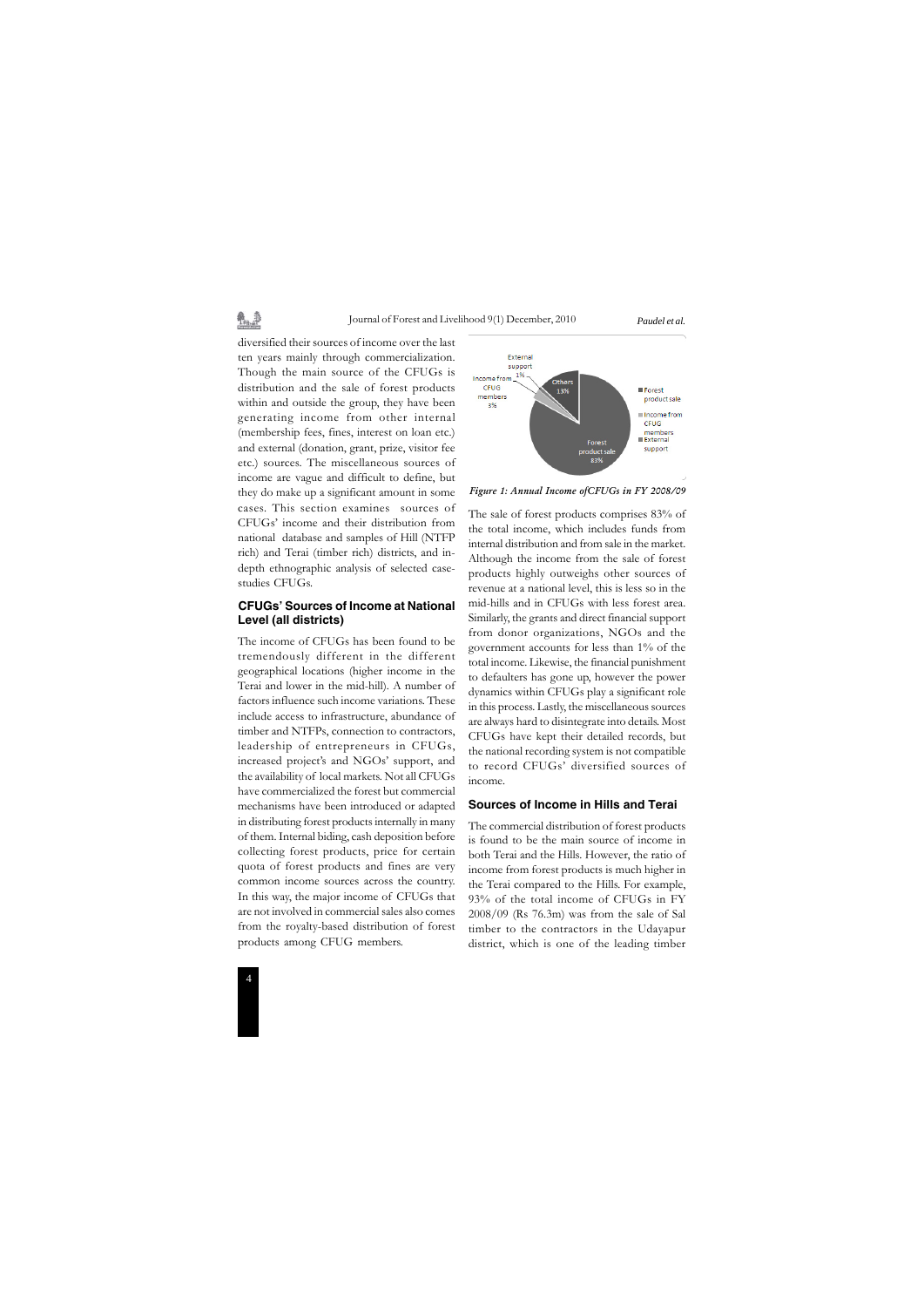exporting districts in the Terai. The total income from the forest products comprised 85% (Rs 4.83m) in Lamjung district in the mid-hills. Dolakha district from the upper mountain region received 78% (Rs 2.9m) from the sale of forest products. CFUGs in the hills sell their forest products mainly to their members (10 to 20% of the market price) therefore the total income is less than in the Terai where the bulk of timber is sold outside CFUGs at a market price. The income from CFUG members (fines and membership fees) is the second largest source of income and comprises 2.2% (Rs 1.9m), 4.5% (Rs 252,784) and 17% (Rs 641,210) in Terai (Udayapur), mid-hills (Lamjung) and high hills (Dolakha) respectively.

These figures indicate that CFUGs in the hills are less dependent on the market for their income than in the Terai, where market provides more than 90% of their total income. The saving from previous years is very high in all districts. The expenditure (investment) is very high in the Terai region whereas CFUGs in the hills have a tendency to save in the form of cash (deposited in the bank in most cases).

A total of eight CFUGs were selected from eight districts to study in-depth dynamics of financial transaction. The analysis of three and five CFUGs in the Terai and the hills respectively shows that the sale of forest products has been the main source of income (see figure 2), comprising 76% of the total income. This is 5% less than the national average (80%). The total income of three CFUGs from Terai in FY 2008/09 was Rs 3.2m. The income from miscellaneous sources includes paid back loans, bank interest, clearance of advances and defaults (*Beruju)*, income from visitors and some unidentified sources. An interesting point to note here is that Gaukhureshwer CFUG of Kavre has been receiving a considerable amount of income from visitors (tourism). The external support to the CFUGs is very nominal.

The number of households and the size of forests are the two main variables that determine sources and size of income in CFUGs. The total handed over forests and total number of CFUGs and households are different in different districts. The average income of 100 hh of CFUG in Udayapur district was Rs 165,464 in FY 2008/09 (average annual income of Rs 1670 per household) whereas the average annual income of 100hh in Lamjung district was Rs 22,940 (around Rs 222 per household). The figure of annual income in high hills (Dolakha) was less than Rs 9,620 for every 100 HH. While considering income from the average forest area, the CFUGs in the Terai (Udayapur) have received Rs 128,760 from 100 hectares of community forests whereas it was Rs 40,700 and Rs 9,250 in the mid-hills and high hills respectively.

**Sources of income in case study sites**

The average income from 100 hectares of the Terai forest has been providing huge financial



*Paudel et al.*



benefits to CFUGs (Rs192,326 from every 100 ha), compared to Rs 59,940 in the hills. This shows that the productivity and condition of the forest determine the sources and size of income. Similarly, the level of income based on number of households in CFUG resembles the findings of national level data analysis. The average income of CFUG in Terai with 100 households was Rs 112,480 in FY 2008/09 whereas this figure was only Rs 54,168 in the Hills.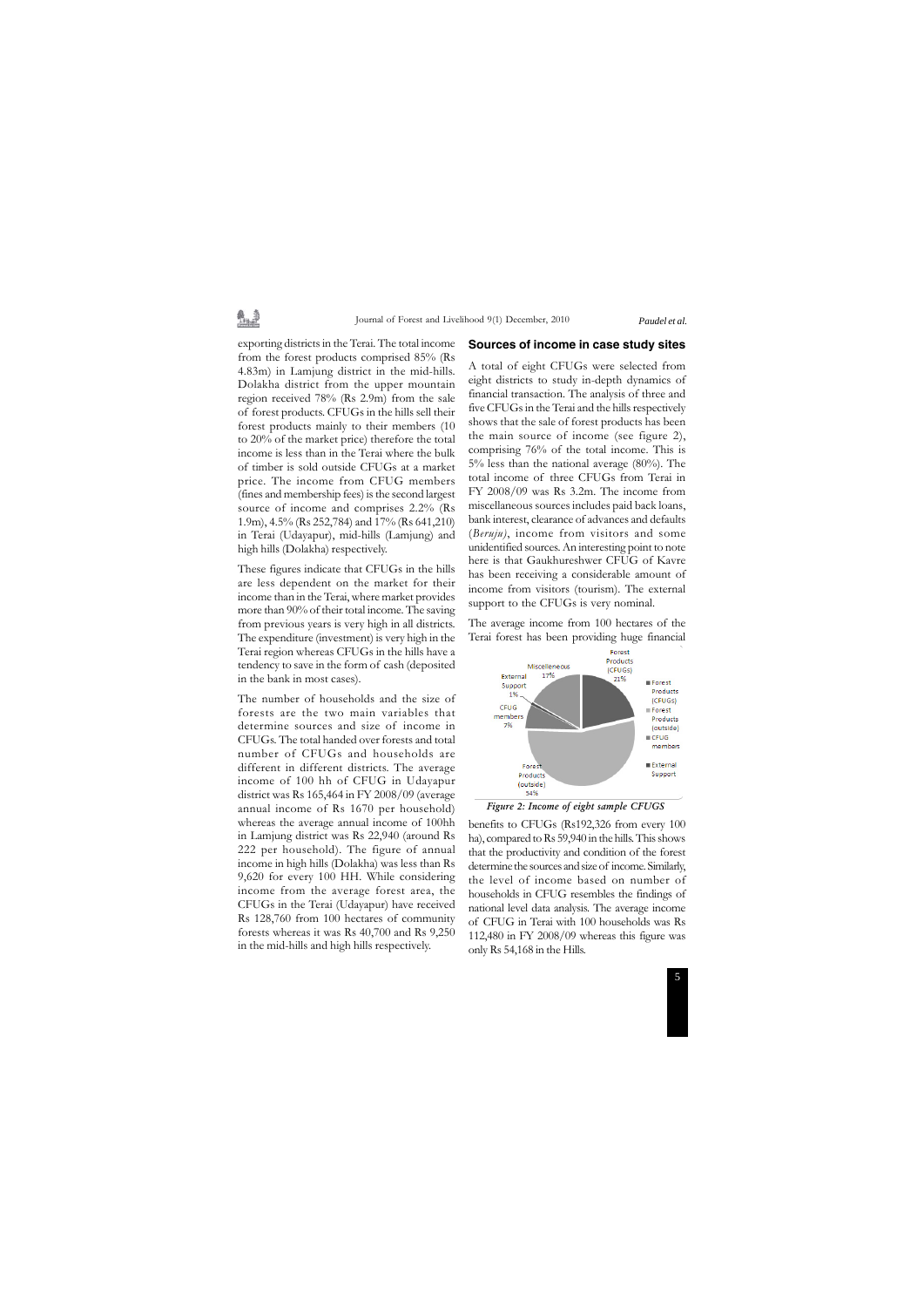

Most CFUGs have been collecting 'royalties' (an amount equivalent to government tax) rather than the actual market price of forest products. For example, one cubic feet of *Sal* timber costs Rs 2500 in Kathmandu and at least Rs 1200 in local markets. But the average timber price at CFUG paid by the contractors is Rs 300 per cubic feet. This indicates that the full potential of benefits is not harnessed at CFUG level.

魯達

# **PATTERNS OF EXPENDITURE IN CFUGs**

The involvement of CFUGs in community development activities has increased substantially over the last ten years. This has demanded a huge CFUGs' expenditure. CFUGs have invested their funds in six major areas – propoor activities, community development, forest development, enterprise development, institutional development, and democratic development. The items of expenditure are recorded differently in different districts and such diversified recording systems have complicated the categorization and interpretation of expenditures in a coherent way at a national level. This section explores the major patterns of expenditure at national, district and CFUG levels by analyzing databases and ethnographic information.

# **CFUGs' Expenditures at National Level (all districts)**

The national data-base shows that CFUGs have spent only 50% of the total annual income (\$5.71m out of \$11.43m) in developmental, institutional and administrative activities in FY 2008/09 (see figure 3). CFUGs have spent the highest amount - 36% (Rs 148m) of their total expenditures - on the development of rural infrastructure (roads, schools, irrigation channels, drinking water, etc.), while the propoor programs (scholarship, grants, income generating activities, soft loans, seed money, share in enterprises) received least priority, spending only 3% (Rs 12.5m) of the total. The average expenditure per CFUG on pro-poor activities was Rs 817 compared to Rs 9,546 in infrastructure development, Rs 8,140 in forest development, and Rs 3,848 in institutional development per CFUG in FY 2008/09.



*Paudel et al.*

#### *Figure 3: Annual Expenditure CFUGs 2008/09 (US \$ 5.71*

A huge amount of money was spent as miscellaneous expenses comprising 17% (Rs 4,662 per CFUG, six times higher than the expenditure on pro-poor activities) of the total. Expenses on various decision-making practices, donations to political parties, and corruption and bribery (if these expenses were recorded at all) fall under the miscellaneous heading (named as 'others'). The details of miscellaneous expenses are not recorded in the national database system. The reason behind this is that the national data-base is developed based on CFUGs' financial auditing reports, which do not provide details and explanations on expenses. CFUGs have adapted the government's financial auditing system, which is less detailed and manipulative.

#### **CFUGs' Expenditure in the Hills and Terai**

The items of expenditure are diverse and the amount of investment in each heading of expenditure is higher in the Terai region. For example, CFUGs in the Terai (Udayapur) spend 65% of the total income (Rs 52.5 m out of Rs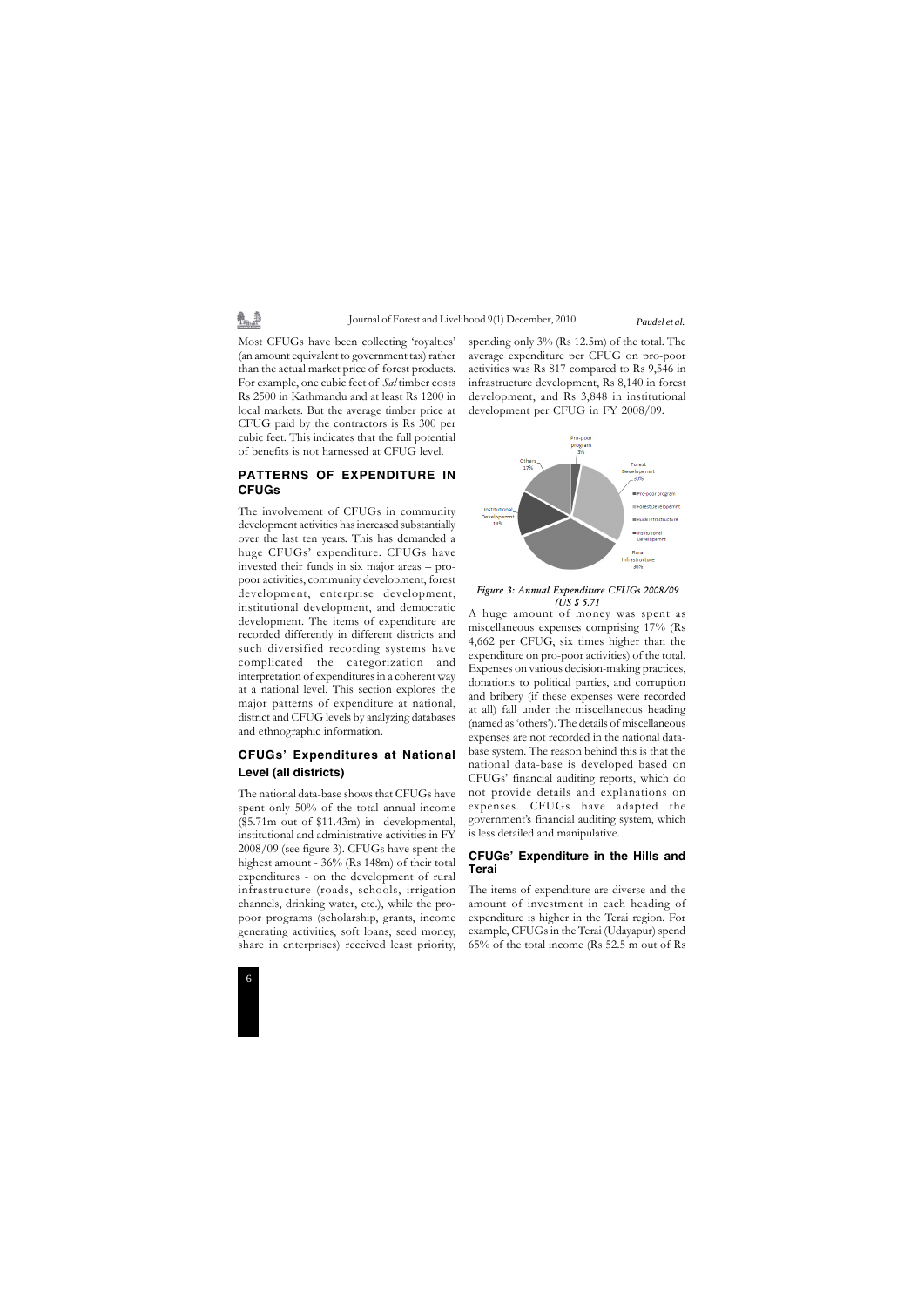82.14 m) in FY 2008/09, whereas in the midhills (Lamjung), the figure was 45% (Rs 5.44 million out of Rs 12.31 million incomes). The pro-poor investment was 10% of the total investment in the Terai, whereas it was 6% in the Hills.

The average expenditure per household was Rs 1060 in the Terai (Udayapur district) compared to Rs 165 in the high-hills (Dolakha) and Rs 380 in the mid-hills (Lamjung). The institutional development expenditure was less than 15% in the hills whereas it was 23% in the case of Terai. Similarly, the miscellaneous expenses were remarkably high in both cases, which were not well explained in the financial documents, leaving room for maneuver. The investment on forest management per hectare was found to be very high in the hills compared to the Terai.

The expenditures on enterprise development fall under the heading of forest management for many CFUGs. However, the corruption and maneuvering of the community fund are the main aspects of local expenditure in CFUGs. Corruption happens in two ways at local level: firstly, contractors provide money to officials, committee members and often FECOFUN leaders which are not included in the account of CFUG income. Secondly, CFUG leadership also provides money to government officials

under the name of 'technical assistance' without receipt in order to receive permission to extract forest products easily (see Box 1). The Box 2 gives an overview of how corruption is institutionalized in the commercialization process.

Community forestry program in some districts is still supported by bi-lateral donor agencies, but the patterns of expenditure in both supported and not-supported districts were very similar. Despite a higher level of investment in institutional development and governance in supported districts, the miscellaneous expenses were also remarkably high. Development projects have provided financial supports to community forestry activities without properly recording such investment as CFUG's income and expenditure through their accounting system. This tendency has not only misled the financial status of forest user groups, but also weakened the control and legitimacy of the

*Paudel et al.*

#### **Box 1: Interference of DFO's in forest product extraction.**

A chairperson of a CFUG in Nawalparasi says *"in reality, community forests are still under the control of DFO. Although the CFUG is officially allowed to sell timber independently, in practice, DFO puts stamp on each piece of timber. We are not allowed to extract sand and gravel from the forest, but we are forced to pay 5% of our annual income to District Forest Development Fund. We do that because we have to please forest officials to avoid hurdles for extraction and sale of timber".*

| Box 2: Economy of Sal timber (Rs/cft) |                                      |  |                     |
|---------------------------------------|--------------------------------------|--|---------------------|
| 1.                                    | Royalty to CFUG                      |  | - 375               |
| 2.                                    | <b>VAT</b>                           |  | $-52$               |
|                                       | 3. Forest Development Fund - 5       |  |                     |
|                                       | 4. Harvesting/gathering              |  | $-73$               |
|                                       | 5. DFO                               |  | $-25$               |
|                                       | 6. Ilaka Office                      |  | $-25$               |
|                                       | 7. Range Post                        |  | $-25$               |
|                                       | 8. CFUG leaders                      |  | $-30$               |
| 9.                                    | Local movements                      |  | $-20$               |
|                                       | 10. Police (way to Ktm)              |  | $-4$                |
|                                       | 11. Per Truck to Ktm                 |  | $-45000$            |
|                                       | 12. Load/Unload (per/truck)          |  | 6000                |
|                                       | 13. DDC tax                          |  | $-300/\text{truck}$ |
|                                       |                                      |  | /district           |
|                                       | 14. Sawing cost                      |  | - 30                |
|                                       | 15. Market price at Ktm: 2200 - 2900 |  |                     |
|                                       |                                      |  |                     |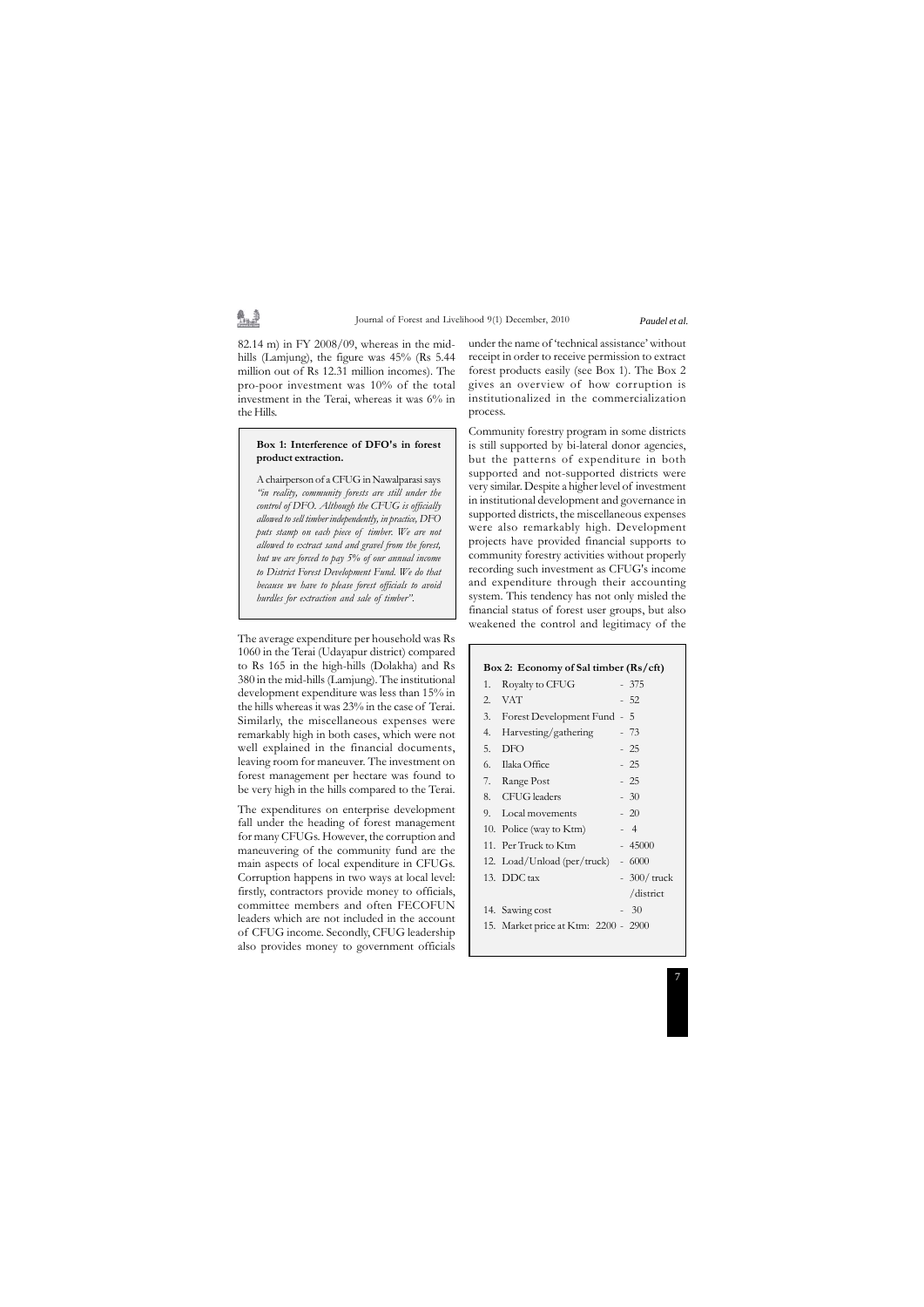

investment itself. Financial records of the total investment made by development projects are held separately and are not reflected in income and expenditure of communities. As a result, development projects are not accountable to CFUG on one hand, and CFUGs are not claiming ownership or responsibility of such financial investments on the other.

魯達

# **Distribution of Expenditures in Case Study CFUGs**

Forest management, community infrastructural development and institutional expenses were the major headings of expenditure in case-study CFUGs. In most of the cases, expenses on timber harvesting, transportation and contracting were recorded under the heading of forest management. The average investment on pro-poor activities was 6% (see figure 4) which is higher than the national average. CFUGs which have been involved in forest product trade have relatively bigger amount of miscellaneous expenditure. This is because of various unseen expenditures, for example, expenses made by committee members and government officials. Interestingly, CFUGs have spent an increasing amount of their fund for the promotion of local grass-root democracy, for example, organization of special meetings and assemblies, networking with various community based organizations, taking part in

movements and organizing public protests and rallies, which are not recorded properly.

CFUGs with the average size of 100 hectares of forests in Terai invested Rs 313,602 in various activities during FY 2008/09, whereas in the hills this figure was Rs 109,370. Miscellaneous and commercialization related expenses were very high in the Terai, but forest management and infrastructure development programs received highest priority in the hills. Similarly, the average of 100 households of CFUGs in the Terai region spent Rs 118,499, whereas in the hills the average expenditure in every 100 households was Rs 98,732 in FY 2008/09. Rs 44,576 in the Terai and Rs 66,565 in the hills were spent in every 100 households for infrastructural and institutional development programs. This indicates that CFUGs have been spending an average of Rs 445 and Rs 665 every year in the Terai and hills respectively for every household for community infrastructure and local governance. The case study shows that the investment for pro-poor programs was 6% of the total expenditure in Terai region (Rs 75 per household), whereas it was less than 1% in the hills (Rs 3.5 per household) in FY 2008/09.

#### **SHIFTING LANDSCAPE OF CFUGs**

The shifts in community forestry has not only expanded the financial transaction of CFUGs, but also created different dynamics in the functioning of local communities. The rising financial activities taking place in CFUGs are the main drivers of such transformation. But the increment in annual income and expenditure of CFUGs is not due to the development of alternative production methods; rather it is a result of collecting royalties from contractors by allowing them to collect forest products. But the consequence is that the CFUGs' institutional, personnel, and administrative costs have gone up tremendously. This change has diverted CFUGs' priorities of investment and allowed educated and elite members of the community



*Figure 4: Expenditure of eight sample CFUGs*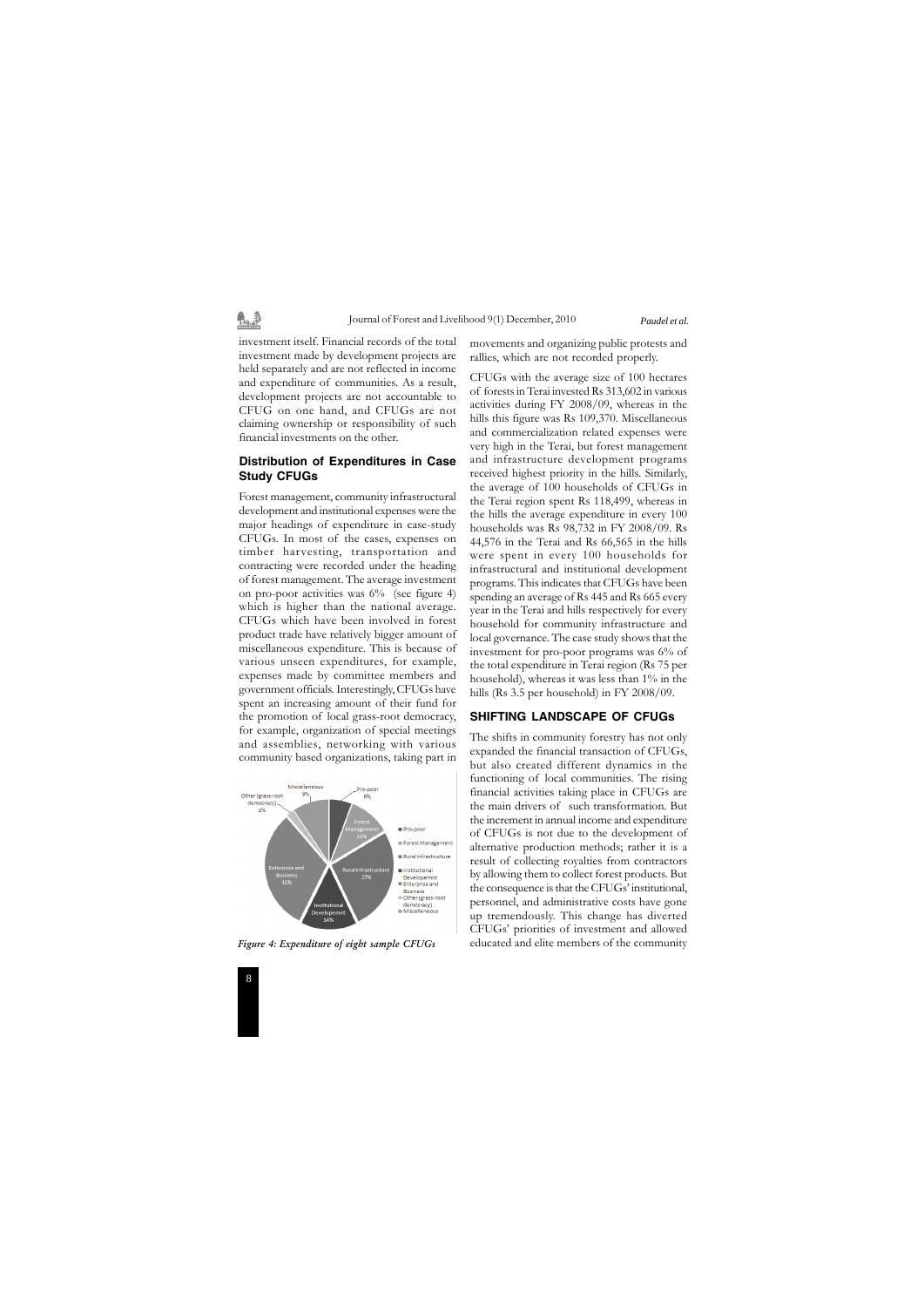control over financial disbursement and decision-making processes. Once the educated and 'bureaucratically' trained elite members

started to take over financial management, the fund disbursement and record keeping became formalized, and the written record keeping systems in Nepali (and also in English in some cases) are institutionalized. This process is further reinforced and facilitated by the 'formal'

institutional development training and governance related programs that focus on formal accounting systems of government and non-governmental organizations.

The shifting focus on commercialization of CFUGs has led to extra competition among community members to get the leadership position, sometimes undemocratically, and the qualification of the treasurer is shifted from someone who is good in saving CFUG funds to educated person who can handle accounts in an 'official' way. The increased financial mismanagement and possibility of earning extra income have thus become the lucrative incentives for educated elite members to get leadership positions in CFUGs.

Similarly, the extensive partnership developed by CFUGs with multiple institutions and individuals including donor agencies, NGOs and local government, has created conditions by which voices and interests of the outsiders are stronger in community affairs (see Box 3). As a consequence, visible and invisible alliances have started to emerge, especially between community leaders, contractors and government officials in manipulating and disbursing FUG funds (see Box 4). Finally, the increased financial activities have allowed CFUGs to mobilize their funds for those works which would otherwise be funded by government (e.g. school, road, etc). They are also investing their fund in purchasing services from NGOs, private sectors, and government officials.

*Paudel et al.*

#### **Box 3: Technocratic and donors decision in CFUG**

Bhulbhuladevi CFUG in Kaski district has invested more than Rs. 400,000 for the construction of a Mechanized Bridge. The Asian Development Bank has provided a financial package (75% of the total costs) to pilot a model of a mechanized bridge that runs by using electricity. In fact, the money that is contributed by CFUG would have been enough for constructing a suspension bridge which would have been free of cost for local communities. However, the financial package of ADB was a non-transferable grant. Now, the local communities are required to pay Rs 5 for one way cross of the bridge. The outsiders need to pay even more, Rs 15. Secondly, the service has been interrupted because of electricity cutoffs. This suggests us that financial decisions of the CFUGs are often determined by technocratic and donor's interest.

#### **Box 4: Decision making in Timber commercialization in Udayapur District**

Udayapur is one of the major districts to supply timber in kathmandu. Conventionally, it was the District Forest Office (DFO) who used to administer the timber extraction and marketing. These days, there are more than 273 CFUGs most of which are commercializing timber. However, the decision making for commercial sale in Terai is not straightforward. There is a complex process, which involves interplay among the powerful actors, most importantly DFO, contractors, elite committee members and FECOFUN. Such alliance has often undermined the ability and rights of local communities (CFUGs) to take necessary decisions on timber commercialization.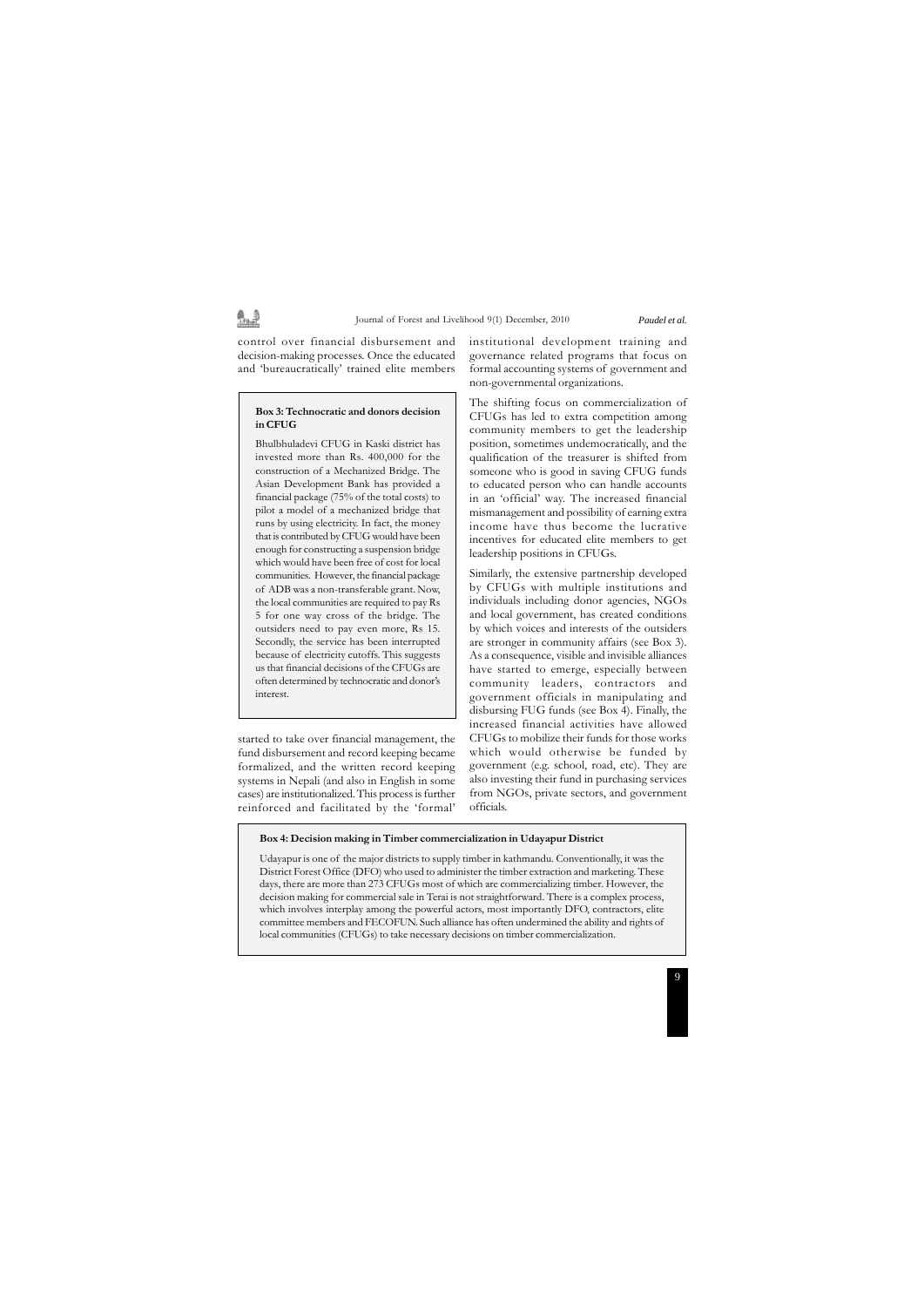魯達



## Journal of Forest and Livelihood 9(1) December, 2010

First, though, the Forest Act 1993 and the Forest Regulations 1995 have provided rights to CFUGs to independently fix the price of forest products, the CFUGs in Udayapur are denied such rights. Regardless of the market price of timber, the CFUGs are forced to sell timber at the rate of government royalty in most of the cases. For example, government royalty of raw Sal log is NRs 250 per cft; and CFUGs' average price for Sal timber is Rs 260 in Udayapur. During interaction with the vice-chairperson of Udayapur FECOFUN reported:

*"Contractors establish informal relations with the committee members and government officials to get harvesting permission without competitive tender bidding. In most cases, the contractors proactively offer financial support for preparing or revising the operational plan of the CFUGs and also contribute to the budget for community development. In return, the contractors get access to extract and sell timber from the CFUGs. Similarly, government officials play an important role in this process, favouring the contractors who provide good financial benefits to them. The nature of favor ranges from easing the administrative process to be followed in the DFO to manipulating in the measurement of the timber quantity. We have been lobbing to increase the price of timber for long time. Last year, we organized discussion among CFUGs and decided to fix minimum price of timber for CFUGs, for instance, NRs 325 per cft for Sal log. However, such decisions have not been complied by most of the CFUGs. Since they have been receiving money for CFUGs activities they the bargaining capacity."*

Second, the decision making process associated with timber sale and use of CFUG fund are under direct control of government offices. In the first place, there is still provision of double stamp (Tancha). It is mandatory for involving the government staffs during timber extraction. For this, CFUGs have to pay the cost of their time, but in an informal way (receipts are provided). Similarly, CFUGs are not allowed to make decisions to use the fund on their own. They need to prepare an annual plan and get approval from the DFO. In practice, committee members sit with DFO staff to prepare such plans. The plans need to reflect the interest of government officials, for example, budgetary provision for technical assistance, forest management and other technical trainings with facilitation from them and so on, to get approval from the DFO. In this process, CFUG members are forced to approve already decided plans from their leaders in CFUG assembly.

Overall, such alliance among the powerful actors driven by personal benefits has constrained the CFUGs decision making rights and ability. Though the timber commercialization in many districts in Terai has generated significant amount of FUGs fund, it had not supported the process of strengthening grass-root democracy. The local communities are not able to exercise their rights about use and sale of the very forest resources they have been managing over the years as well as the use of the CFUG forest fund.

*Paudel et al.*

## **Commercial Alliances and CFUG Funds**

harvestable quantity than the actual demands for fulfilling subsistence requirements locally, leading to conceptualize commercialization as a 'natural' next step. Most importantly, the emergence of new form of alliances at local level especially among government officials, contractors, and the CFUG leadership has provided favorable condition for appropriating such surplus forest products in a commercial

Commercialization in community forestry has been a 'joint' venture of multiple agencies and interests as a result of a number of institutional, economic and ecological changes that have taken place in CFUGs during the last ten years. As said earlier, the total stock of forest products has increased substantially in community forests producing a higher amount of annual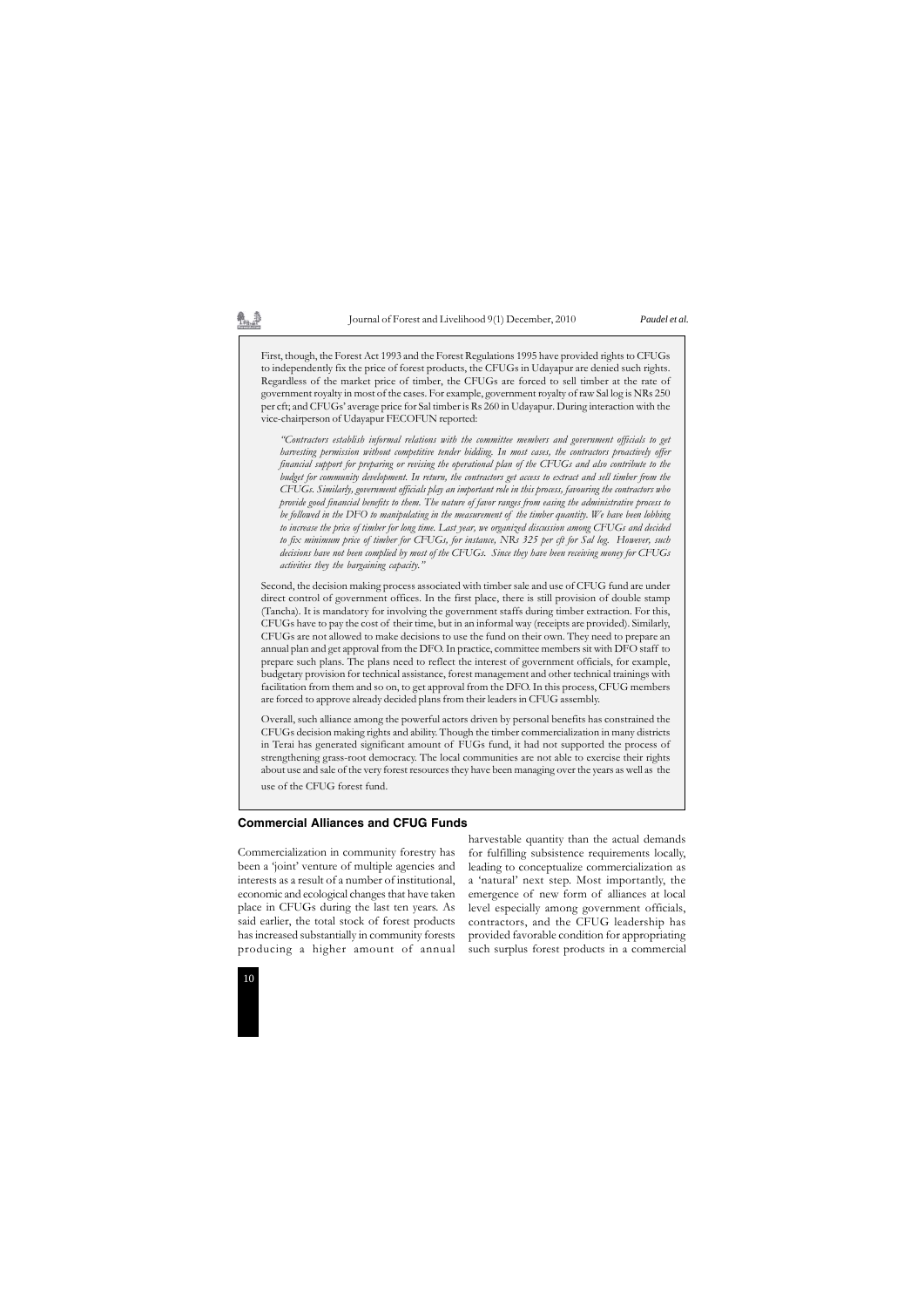11

Journal of Forest and Livelihood 9(1) December, 2010

way (see Box 4). The attitude of government officials and external support organizations has created possibilities of such alliances at the local level. The overall attitude of government institutions and officials towards commercialization has changed positively since the introduction of various guidelines and policy documents defining concrete roles and responsibilities of involved actors. Ironically this process has satisfied both: 1) communities' expectations of earning increased financial benefits from commercialization, and 2) government officials' interests of maintaining control over commercial distribution and also gaining personal financial benefits with less legal and social risks at individual level. Similarly, the focus of community forestry development projects, NGOs, and service providing institutions has changed from institutional development to income generation and entrepreneurship at local level. This has strengthened local capacity in running commercial businesses and also generated possibilities for networking with private sector investors.

However at the local level, as soon as community forests started selling forest products extensively, a new generation of leadership started to emerge. Such leadership increasingly came from those who were active in trading forest products in the past. The new leadership has maintained direct and indirect alliances with contractors who supply forest products in the market. This shift in leadership has increased the rate of commercialization, especially in the Terai region where group size is relatively bigger. The traditional leadership, who focused on protection rather than harvesting, has been replaced by second generation leaders. The protection oriented leadership has been criticized as conservative, backward, feudal, and unproductive. This transformation has been connected with national political events and also with the increased

*Paudel et al.*

demands for income and employment as main justifications at local level. The actual repercussion of such move is not known, but it has triggered higher (sometimes over) level of commercialization.

The burden of development has transferred to local level under the contemporary developmental paradigm. Schools, health posts, road, irrigations, and community infrastructure have been designated as local responsibility, needing more financial resources (Pokharel et al, 2006; Springate-Baginski and Blaikie 2003). The field study shows that such shifts in developmental policies have pushed communities to generate an increased amount of financial resources by commercializing forest resources. The increased rate of commercialization and commercialization as the main income source of CFUGs has allowed market mechanisms to emerge as a primary actor in the community forestry processes in Nepal. Thus, to generate more cash, CFUGs members are expected to pay more cash to use forest products (mostly in a competitive basis if the given quota is exceeded) creating further financial burden to the poor households, who might not be able to pay the higher costs and often lost the competitive bidding. Such situations have undermined local/indigenous communal reciprocity and have rather demanded increased financial investment by each household to be able to retain membership to the forest user groups. Subsistence economy, which has strengthened the collective potentiality of CFUGs , has been undermined. Similarly, the rate of fines and punishments to CFUGs members has increased since the introduction of commercialization. This has created further restriction or surveillance at local level, in which poor and marginalized households are more vulnerable . As a result, financial records are available in a very formal format which means less educated people have lost their control over financial transaction. The increased income and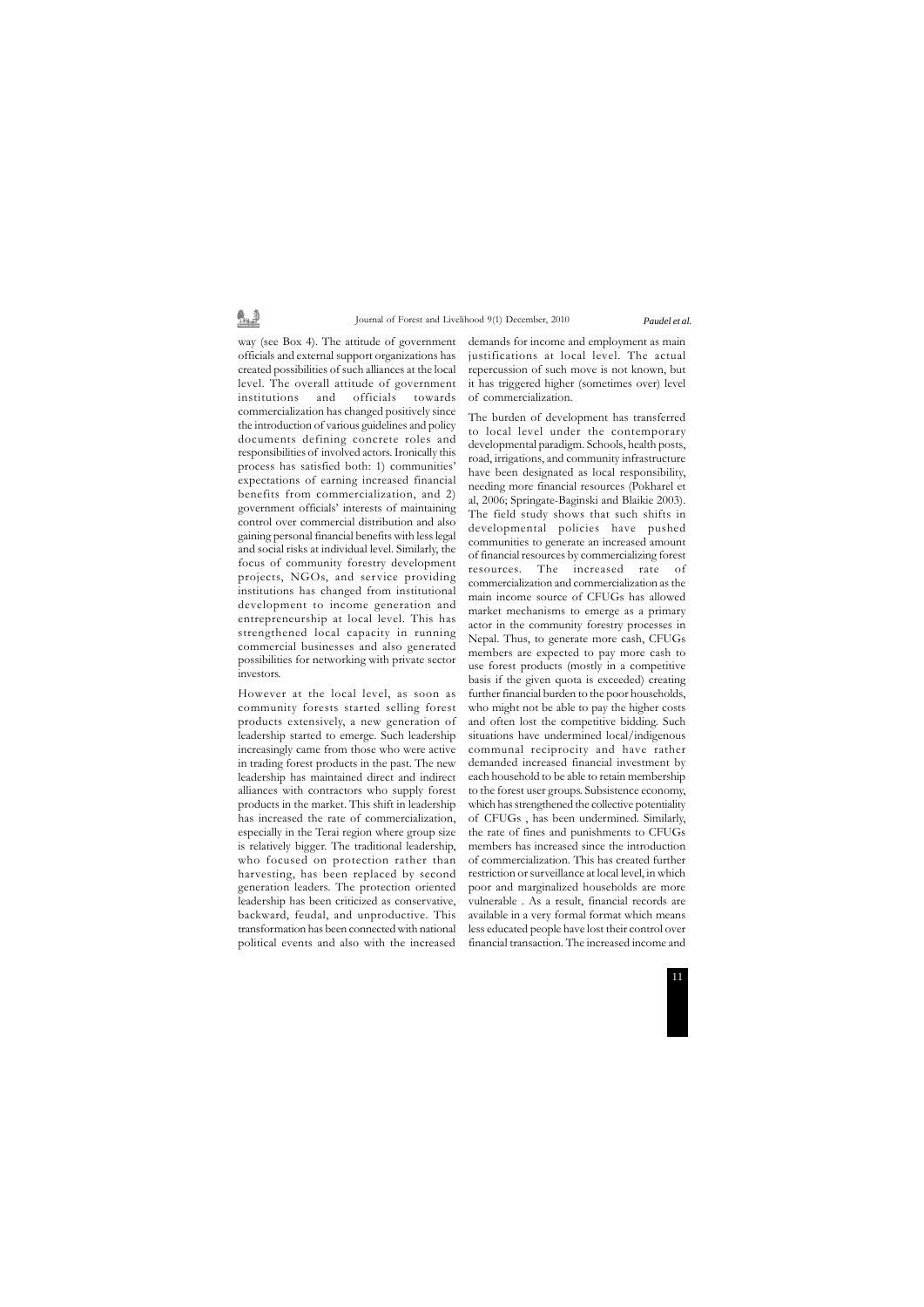

state) rather than reinvesting their funds in generating higher financial profits (unlike corporate institutions). CFUGs act as local community development organizations and therefore, the concept of economic rationality in allocating financial as well as other resources is not compatible with the mechanism and aspiration of community groups.

CFUGs' amounts and headings of expenditure are recorded differently at national, district and local level. This has created confusion and inconsistency in data presentation and analysis. Again, this is due to the adaption of government's accounting system by CFUGs which is less detailed, allowing room for manipulation. Similarly, there is no clear trend or consistency among CFUGs in terms of their expenditure. This is precisely because of the local situation, leadership dynamics, external influence and the differences in governance. However, CFUGs are heading towards gaining homogeneity in generating and distributing incomes due to the introduction of similar guidelines, system of commercialization, increased control/influence by government officials; similar support systems adapted by projects and NGOs, and interconnected alliances among different actors at various levels across the country.

The pro-poor expenditure in CFUGs is very low by giving highest priority in infrastructural development, institutional expenses (which go directly to the committee) and expenses related to commercialization. Innovations in spending and managing financial resources are discouraged at local level by introducing and enforcing formal regulatory practices, which has systematically marginalized illiterate people from knowing how CFUGs' funds are generated and utilized. The introduction and enforcement of such practices are in line with the interests of government officials, CFUG leaders in most cases, development organization (interventions for the improvement of governance have

*Paudel et al.*

expenditure of CFUGs is justified as a reason for adopting formal financial practices in the cost of marginalizing less educated people from the CFUGs financial activities.

魯達

#### **Towards Entrepreneurship - Changing CFUGs' Internal Dynamics**

Commercialization and the diversification of the sources of income have created different internal dynamics within the CFUGs developing themselves as commercial entities. The rate of commercial involvement and diversification of CFUG funds are related to and controlled by a number of factors that are prominent within and outside CFUGs: leadership dynamics, amount of available fund, degree of influence and control by officials and elite members, power dynamics in decision-making, facilitation of development projects, and inbuilt alliances between contractors and local leadership. These elements are directly responsible to determine which heading of investment gets priority and what size of fund is allocated to different headings of expenditure. Along with the increased involvement of external actors in determining level of CFUGs' income, the heading for investment is also diversified to satisfy various interests that have emerged from within and outside CFUG . Development of rural infrastructure has gained highest priority and the rate of investment is higher in the Terai region. Financial reinvestment through community-based entrepreneurship is lacking in most cases and the circulation of financial capital is limited by investing in infrastructure especially in roads, schools, etc.

The introduction of commercialization has demanded that the CFUGs should develop themselves as entrepreneurial institutions (based on economic rationality), but the trend of expenditure shows that CFUGs' investments are focused towards fulfilling various developmental aspirations at community level (which are otherwise the responsibility of the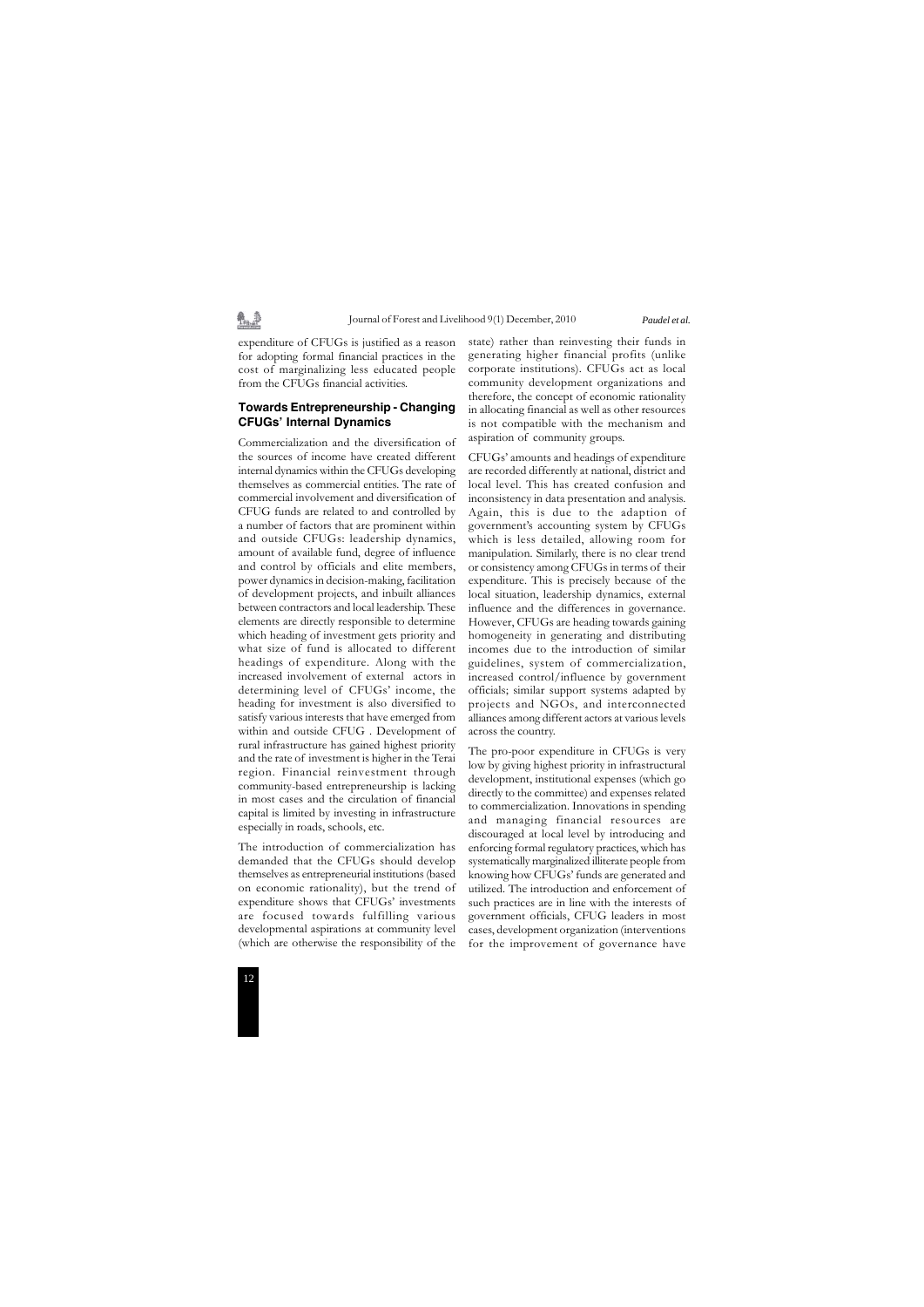introduced bureaucratic procedures in CFUGs' structure and governance), and business sectors. This process has undermined the voices and decision making role of less powerful members, which can be seen in one of the Terai CFUG (see Box 5).

 CFUGs have directly copied the bureaucratic structure of government system, and this trend has undermined the indigenous practices of collective decision-making and informal way of verification at local level. The intervention for the enhancement of governance at local level (especially through the community forestry support projects) has reintroduced formal bureaucratic governance system rather than making CFUGs' structure as informal collective of individuals. The trends and status of CFUGs' income and expenditure are directly connected to such broader transformations that are happening in community forestry in Nepal.

CFUGs have also provided an active leadership in implementing various community development activities in collaboration with other development institutions. This involvement has increased their access to various developmental budgets allocated by local governments, non-governmental organizations (NGOs) and other community-development programs. The increased financial income has led the CFUGs to invest in diversified community development activities, but this transformation has also introduced a number of formal institutional arrangements. These increased financial transactions have made record keeping systems inconsistent, especially in the district and national level data-bases. To fit with the national data management system, CFUGs have adapted formal financial record keeping practices which provides only general information on the total amounts in fewer headings rather than detailed and segregated present ation.

# **CONCLUSION**

Nepal's community forestry has been recognized as a revealing example of community based forest management, where local communities are acting collectively not only for managing the forests for subsistence uses but also for generating money from commercialization of the forest products and contributing on rural development. Going beyond the local system of forest management, community forestry has been increasingly revealed as an interface between local communities and global environmental and developmental transformations. Such interface has generated various economic opportunities in a broader sense, but at the same time locally specific issues and concerns of marginalized groups have been undermined. This paper has analyzed the income and expenditure pattern of CFUGs using national, district and community level community forestry database and decision making-dynamics of CFUGs related to financial transactions using ethnographic study of 8 selected CFUGs from different parts of the country.

Analysis in this paper has revealed that the economic activities or commercialization in CF are found to be not pro-poor and the CFUG

*Paudel et al.*

#### **Box 5: A bureaucratic procedure in decision making in a CFUG**

A CFUG committee member in Terai noticed that most of her CFUG's decisions related to commercial sale of timber are taken by an alliance of committee chairperson, forest ranger and contractors. She said *"we as committee members are never asked to decide how much quantity of timber to be extracted and whom to grant the contract. Instead, it is decided jointly by chairperson, government official and contractor, and we get such information later. Most of the committee members often do not know the details".*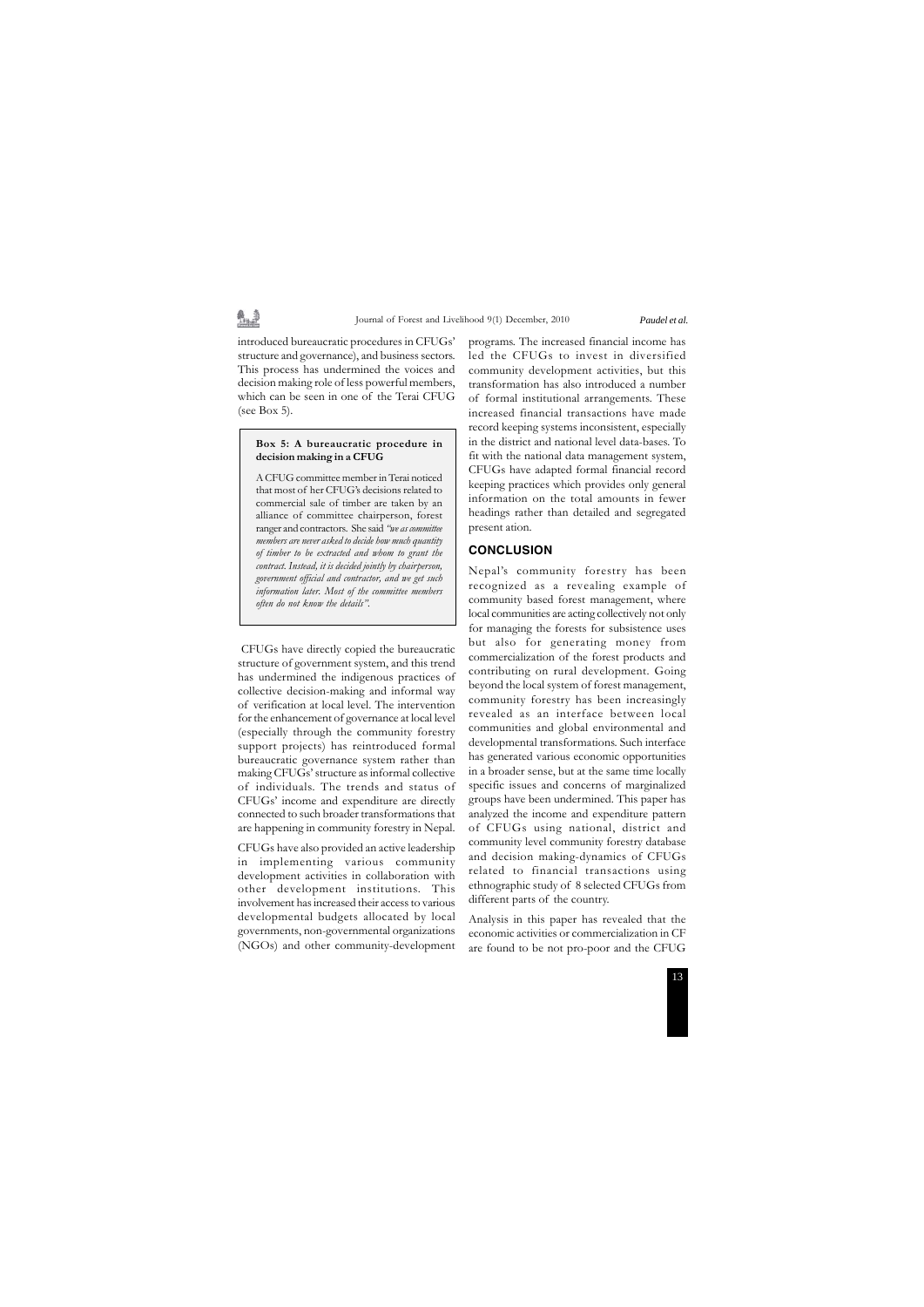

# 魯達

#### Journal of Forest and Livelihood 9(1) December, 2010

funds are distributed unequally. A number of CFUGs have initiated pro-poor activities (although on a small scale) which allows the space to learn different aspects of community governance and institutional connections that produce pro-poor outcomes. It has been found that the CFUGs that are focused on subsistence securities are found to be more robust and effective in dealing with pro-poor activities than those which focus on commercialization in an old fashion. This suggests that the market-based development approach is not successful in Nepalese CF, which has failed to achieve a propoor economic growth and challenge the existing hierarchies and domination within the communities. Findings of this study have thus challenged the conventional understanding of the market. Competition is not the fundamental elements for the growth and expansion of commercialization, rather it is the emergence of alliances among dominant interest groups which make commercialization possible and operate market mechanisms.

The case of Nepalese CF has revealed that the market cannot operate in itself just based on the demand and supply curve; rather there is alliance among community elites, forest bureaucrats and contractors. Such alliance has undermined the role of community in making decision related to commercialization of forest products and financial transaction and limited the benefit to the CFUGs from the commercialization of the forest products. In many places, there is surplus production of forest products and a huge demand for them in urban areas. The commercialization in community forestry reveals how the external market mechanisms and indigenous hierarchical systems are co-constitutive and how they thrive based on each other's existence.

This suggests that the CF management and commercialization cannot fully incorporate into the market mechanism as it always leaves possibilities for alternatives. Community forestry might provide avenues for market development and profits in a short run, but at the cost of depleting resources, increased inequality and jeopardizing communal harmony, leading to eventual social unrests. Therefore, promotion of pro-poor investment at the level of CFUGs should be one of the priorities of community forestry in Nepal. The equitable outcome of commercialization of forest products in CF will not be possible unless an alternative is developed. Investment on productive forest management, development of pro-poor entrepreneurship model in the forest sector and devising equitable distribution mechanisms for enhancing sustainable livelihoods of rural communities are some alternative strategies for making CF better.

#### **ACKNOWLEDGEMENT**

We would like to acknowledge rights and Resource Institute (RRI) and Inter-cooperation Nepal for provided financial support for this study.

#### **REFERENCES**

- **Acharaya, K.P.** 2003. Changing the Strategy for Community Forestry in Nepal: The Case for Active Management, *Journal of Forest Policy***10**(1): 43-50.
- **Acharya, K.P.** 2002. Twenty-four years of Community Forestry in Nepal, *International Forestry Review* 4: 149-156.
- **Byrne, S., Pokharel, B. & Mahat, A.** 2009. Partnership results on Community Forestry in Nepal: Improving Livelihood through Forest Resources.' Freiburgstrasse 130, CH 3003 Bern: SDC, Swiss Agency for Development and Cooperation, South Asia Division.
- **Chapagain, N. & Banjade, M.R.** 2009. Community Forestry and Local Development: Experiences from the Koshi Hills of Nepal, *Journal of Forest and Livelihood* **8**(2): 79-92.
- **Gilmour, D.A. & Fisher, R.J.** 1992. *Villagers, Forests and Foresters: The Philosophy, Process and Practice of Community Forestry in Nepal*. Kathmandu: Sahayogi Press.
- **Hobley, M., Campbell, J.Y. & Bhatia, A.** 1996. *Community forestry in India and Nepal: learning from each other.* Kathmandu: International Centre for Integrated Mountain Development.